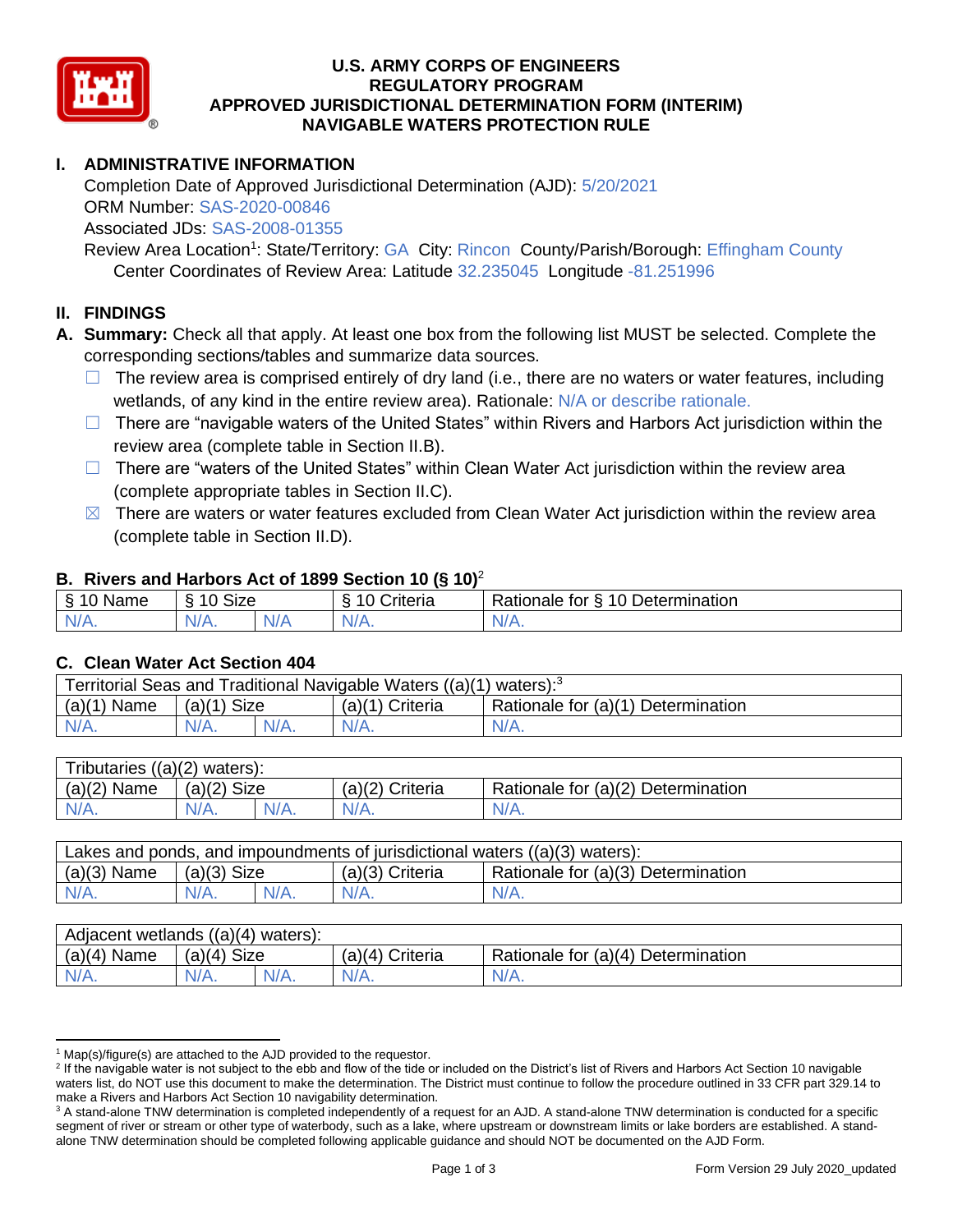

### **U.S. ARMY CORPS OF ENGINEERS APPROVED JURISDICTIONAL DETERMINATION FORM (INTERIM) NAVIGABLE WATERS PROTECTION RULE REGULATORY PROGRAM**

| D. Excluded Waters or Features<br>Excluded waters $((b)(1) - (b)(12))$ : <sup>4</sup> |      |                |                                                                                                                                                                                                      |                                                                                                                                                                                                                                    |  |
|---------------------------------------------------------------------------------------|------|----------------|------------------------------------------------------------------------------------------------------------------------------------------------------------------------------------------------------|------------------------------------------------------------------------------------------------------------------------------------------------------------------------------------------------------------------------------------|--|
|                                                                                       |      |                |                                                                                                                                                                                                      |                                                                                                                                                                                                                                    |  |
| <b>Ditch</b>                                                                          | ~128 | linear<br>feet | $(b)(5)$ Ditch that is<br>not an $(a)(1)$ or<br>$(a)(2)$ water, and<br>those portions of<br>a ditch<br>constructed in an<br>$(a)(4)$ water that<br>do not satisfy the<br>conditions of<br>$(c)(1)$ . | Ditch is not a relocated tributary and was not<br>constructed in a tributary nor does it appear to<br>have been constructed through an adjacent<br>wetland. Further, the ditch does not exhibit<br>perennial or intermittent flow. |  |

# **III. SUPPORTING INFORMATION**

 **A. Select/enter all resources** that were used to aid in this determination and attach data/maps to this document and/or references/citations in the administrative record, as appropriate.

 $\boxtimes$  Information submitted by, or on behalf of, the applicant/consultant: Dry Land Approved Jurisdictional

Determination, submitted on February 22, 2021

 This information is sufficient for purposes of this AJD. Rationale: N/A

- $\boxtimes$  Data sheets prepared by the Corps: Upland Data Form
- ☒ Photographs: Other: Photosheet 1&2
- $\boxtimes$  Corps site visit(s) conducted on: 4/28/2021
- $\boxtimes$  Previous Jurisdictional Determinations (AJDs or PJDs): ORM Number(s) and date(s).
- ☒ Antecedent Precipitation Tool: *provide detailed discussion in Section III.B*.
- ☒ USDA NRCS Soil Survey: Figure 3
- ☒ USFWS NWI maps: Figure 4
- $\boxtimes$  USGS topographic maps: Figure 2

# **Other data sources used to aid in this determination:**

| Data Source (select)              | Name and/or date and other relevant information |
|-----------------------------------|-------------------------------------------------|
| <b>USGS Sources</b>               | Topographic Images, Figure No. 2                |
| <b>USDA Sources</b>               | Soil Survey Data, Figure No. 3                  |
| <b>NOAA Sources</b>               | NOAA Data Access Viewer LiDAR, Figure No. 6     |
| <b>USACE Sources</b>              | $N/A$ .                                         |
| <b>State/Local/Tribal Sources</b> | $N/A$ .                                         |
| <b>Other Sources</b>              | $N/A$ .                                         |

# **B. Typical year assessment(s):** The Corps conducted a site visit to review the project area on 4/28/2020. Using the Atecedent Precipitation Tool Version 1.0, which used rainfall data from the Savannah International Airport weather station, we have determined that wetter than normal rainfall conditions were

<sup>&</sup>lt;sup>4</sup> Some excluded waters, such as (b)(2) and (b)(4), may not be specifically identified on the AJD form unless a requestor specifically asks a Corps district to do so. Corps districts may, in case-by-case instances, choose to identify some or all of these waters within the review area. to do so. Corps districts may, in case-by-case instances, choose to identify some or all of these waters within the review area.<br><sup>5</sup> Because of the broad nature of the (b)(1) exclusion and in an effort to collect data on s

 exclusion, four sub-categories of (b)(1) exclusions were administratively created for the purposes of the AJD Form. These four sub-categories are not new exclusions, but are simply administrative distinctions and remain (b)(1) exclusions as defined by the NWPR.